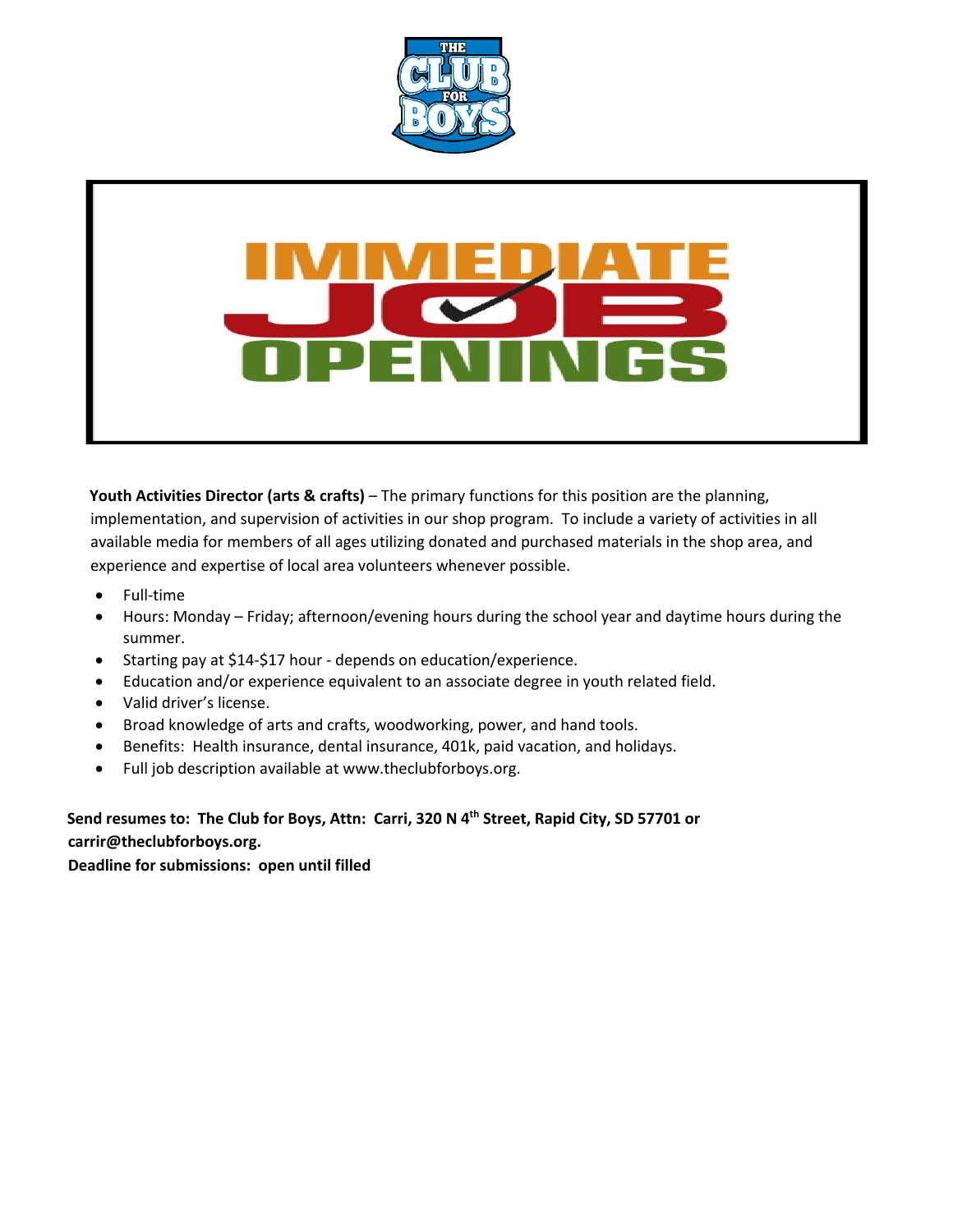# The Club for Boys Job Description Youth Activities Director – Arts & Crafts Effective 5/8/12



Job Summary: The Youth Activities Director for arts & crafts is responsible for scheduling a variety of activities in all available media for members of all ages utilizing donated and purchased materials in the shop area, and the experience and expertise of local area volunteers whenever possible to provide for these activities. The planning and implementation of all arts & crafts programming should be done in accordance with the arts & crafts Aims & Objectives as established by the Board of Directors.

Reports to: Program Director

## Supervises: Volunteers

## Responsibilities and Duties

- Program Operations:
	- o Execute the aims and objectives as determined by the Board of Directors' Program Committee.
	- o Plan and conduct monthly activities that appeal to a wide variety of members of different ages and developmental levels.
	- o Include projects of different skill levels, such as free form art, ceramics, painting, oil painting, wood burning, etc.
	- o Consider activities that correspond to timely events and holidays (Christmas, New Year's, 4<sup>th</sup> of July, etc.).
	- o Obtain new materials for projects by utilizing established budgeting process.
	- o Plan activities utilizing materials on hand whenever possible.
	- o Teach shop/power tool safety by learning how to safely operate all power tools in shop area; becoming familiar with the power tool test and material conservation practices to teach to boys; and always remaining on the floor when power tools are in use.
		- Plan and conduct monthly power tool instruction and safety test.
	- o Incorporate STEM (Science, Technology, Engineering, and Math) into projects whenever possible.
	- o Develop shop leadership group:
		- o Identify members with interest and aptitude in shop/arts and crafts.
		- o Develop fair recruiting and operating practices that teach leadership and service.
		- o Schedule members to help with activities when necessary.
		- o Develop incentive/reward program for members meeting minimum requirements of service.
	- o Responsible for the safe environment and practices in the shop area.
	- o Complete monthly calendars, injury reports, and other reports/paperwork in a timely manner.
	- o Ensure adequate supervision of all members and provide behavioral guidance to boys as necessary.
	- o Report injuries to Program Director in a timely manner.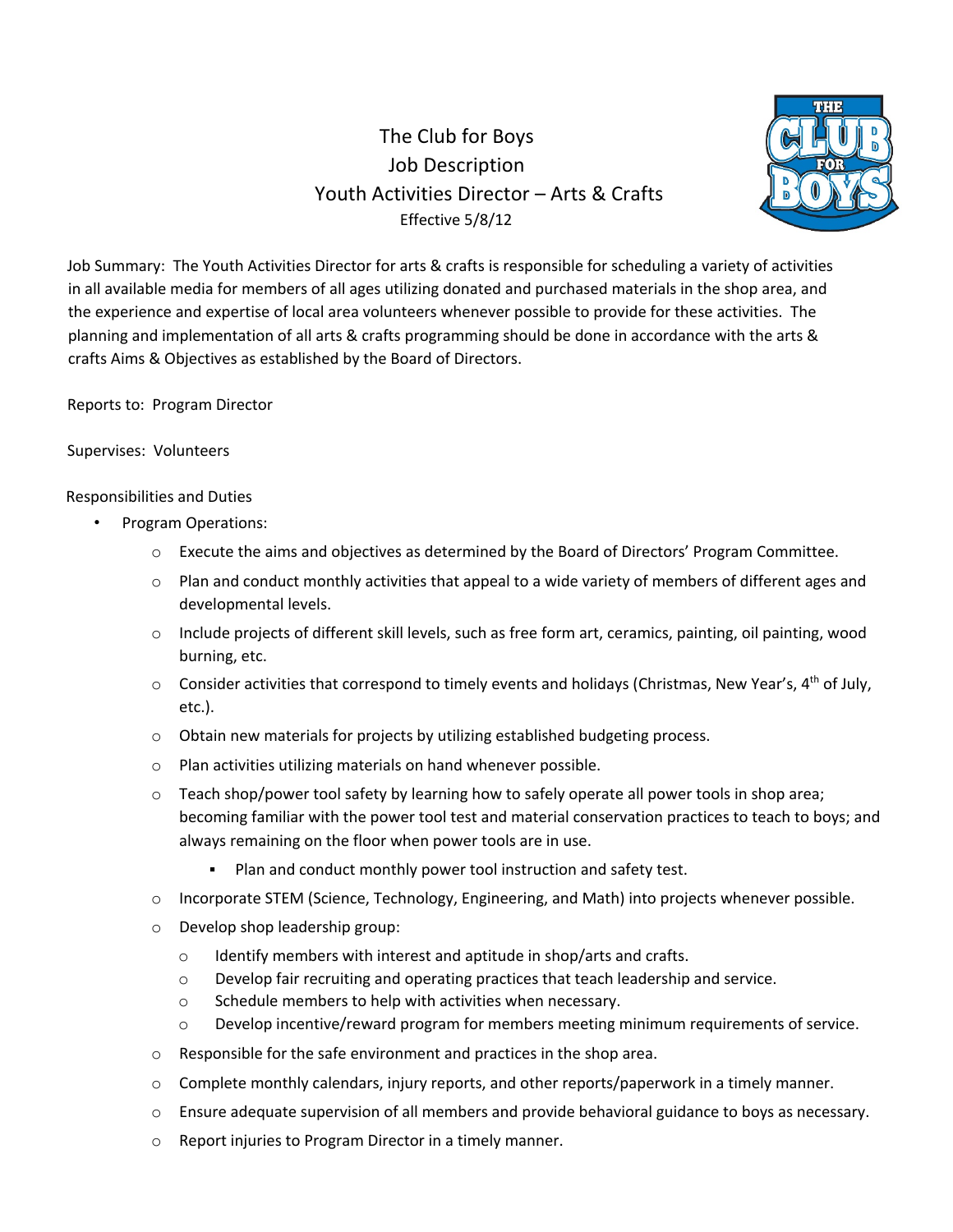- o Publicize activities internally during announcements and using printed posters, flyers, etc.
- $\circ$  Build and maintain relationships with community members and volunteers to help support the shop program.
- o Train and supervise volunteers.
- o Assist in running special events.
- o Participate as a driver in the Transportation Program.
- Maintenance/Housekeeping:
	- $\circ$  Regularly perform routine housekeeping functions as needed to keep areas clean and sanitary.
	- o Ensure that all equipment is in good condition and kept clean.
	- o Properly secure shop when not in use.
	- o Report building and equipment maintenance needs to appropriate staff.
- Budget:
	- o Work with Program Director to prepare and manage Arts and Crafts Program budget.
	- o Follow establish purchasing policy for all expenditures.
	- o Maintain and inventory of all equipment and supplies.
- Meet with Program Director on regular basis.
- Be a positive role model for all members in the interactions with boys, other staff, and the public.

#### Minimum Qualifications:

- High School diploma or equivalent.
- Education and/or experience equivalent to an associate degree in youth related field.
- Broad knowledge of arts and crafts, woodworking, power and hand tools.
- Excellent verbal and written communication skills.
- Basic knowledge of word processing, spreadsheet, and e-mail/calendar software, preferably Microsoft Office.
- Basic knowledge of multi-line phone systems.
- Certification or ability to become certified in First Aid and CPR.
- Valid driver's license.

## Skills:

- Self-starter with an ability to work with little or no supervision.
- Organization and delegation.
- Creativity and artistic ability.
- Power tool safety.
- Must possess mature judgment, neat personal appearance, tact and discretion.
- Strong interpersonal communications skills.
- Ability to connect positively with children of all ages.